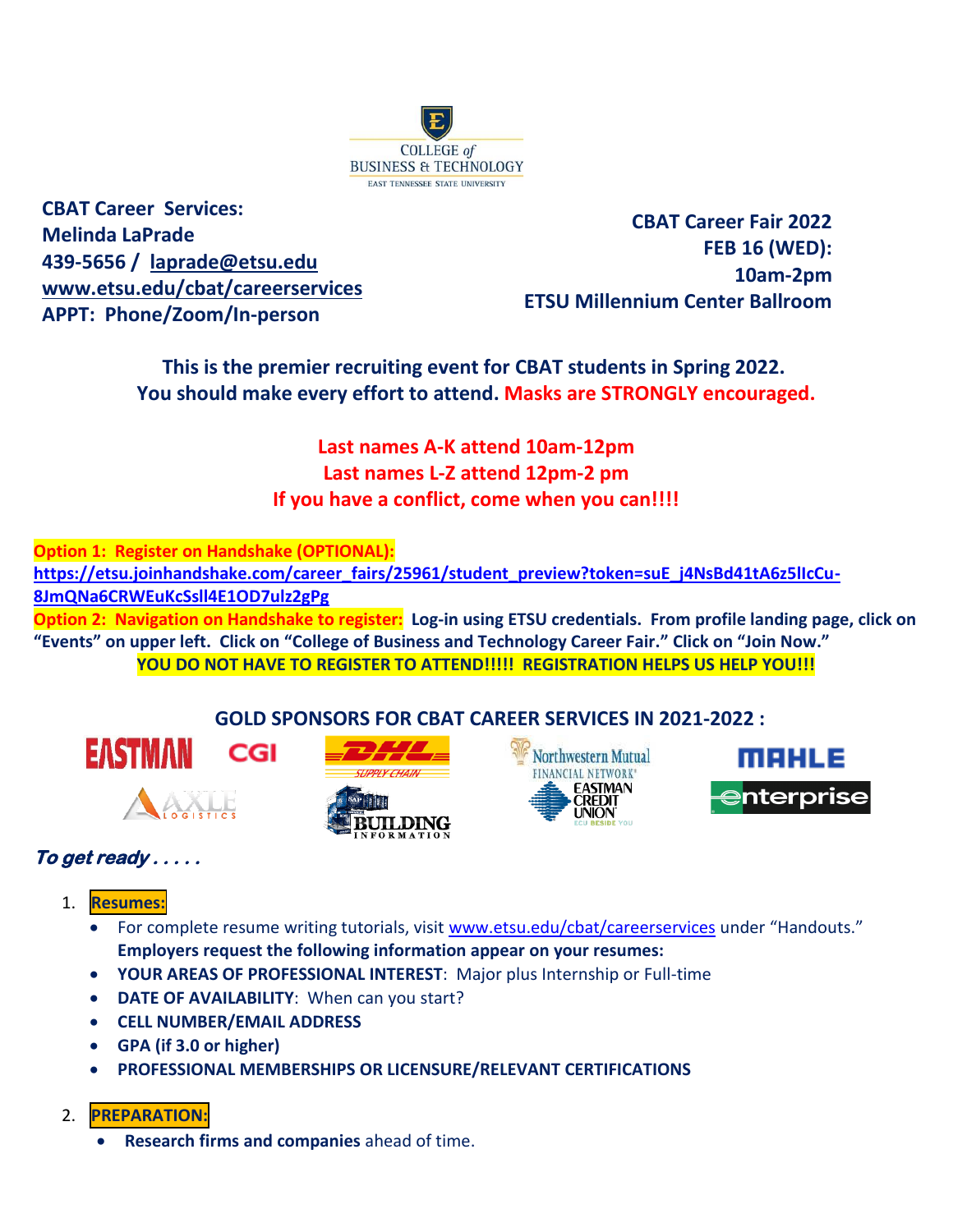• Prepare your "**introduction."** *Sample Intro*: "Hi, I'm a give graduating in *major graduating in \_\_\_\_\_\_\_\_\_. I have career interests in the areas of \_\_\_\_\_\_\_\_and \_\_\_\_\_\_\_ and am seeking an internship/full-time position beginning*  $\blacksquare$ *. In researching your company, I learned that you are* 

*\_\_\_\_\_\_\_\_\_\_\_\_\_\_\_\_\_\_\_\_\_\_\_\_and wondered if you could share more details with me about this new \_\_\_\_\_\_\_\_\_\_\_. I have brought my resume to share my knowledge, skills, and abilities with you."*

- **Wear professional business attire or a suit** (navy, gray, beige, black with collared blouse/shirt and dress shoes/pumps in similar color). **Bucky's Career Closet** supplies free career clothing. **JCPenney Suit-up Online** event is another option.
- **Watch body language:** stand tall, smile, look them in the eye. **Handshaking is discouraged.**
- **Share your resume.**
- **Close the sale.** Ask them for a business card and say, "thank you."

## 3. **PROCESS PREP:**

## **ON THE DAY OF THE EVENT:**

- **Sign in at table at top of the stairs using your phone by scanning the QR code.**
- **Make your name tag.**
- **Drop off one resume.**
- **Employers will be on one side of the table. You will be on the other. Form single file lines that are socially distanced in front of each of the employer reps. (2-4 per table.)**
- Wait your turn; then make a great first impression! **Be ready to introduce yourself.**
- **Body language is still important: SMILE, stand up straight.**
- Be focused. Know what you are interested in and be able to verbalize your goals.
- *Ask employers how you can follow up. Most interviews are virtual now.*

*Companies Registered as of 1.23.2022 (Find hiring details on Handshake under Fairs/Events) Handshake Login: Click on the link, enter your ETSU user credentials.* <https://etsu.joinhandshake.com/login>

| <b>Bankers Life</b>                           | S&ME, Inc                                      |
|-----------------------------------------------|------------------------------------------------|
| Messer Construction Co.                       | Eastman (Virtual-details soon)                 |
| Eastman Credit Union                          | BWX Technologies, Inc.                         |
| <b>General Shale</b>                          | Knoxville TVA Employees Credit Union           |
| <b>DHL Supply Chain</b>                       | D.R. Horton, Inc.                              |
| Northwestern Mutual - Middle & East Tennessee | <b>MBP</b>                                     |
| <b>Simple Technology Solutions</b>            | Ballad Health (Virtual-details soon)           |
| <b>Nuclear Fuel Services</b>                  | Dayton Freight                                 |
| <b>Axle Logistics</b>                         | <b>Strategic Financial Partners</b>            |
| <b>Specter Pest Management</b>                | EAS Professionals, Inc.                        |
| <b>Allied Dispatch Solutions</b>              | CGI                                            |
| <b>Fastenal Company</b>                       | <b>Business Information Systems</b>            |
| LabConnect                                    | <b>Brown Edwards</b>                           |
| United States Secret Service                  | <b>Food City</b>                               |
| <b>LBMC</b>                                   | Somic America, Inc.                            |
| <b>Atlas Surveying</b>                        | Capgemini America Inc.                         |
| <b>Chick-fil-A West Market Street</b>         | State of TN-DEPT of Treasury                   |
| <b>Building Information</b>                   | <b>Vulcan Materials</b>                        |
| TN Department of Comptroller                  | <b>BurWil Construction</b>                     |
| <b>Wize Solutions</b>                         | <b>Enterprise Holdings</b>                     |
| <b>GRIID</b>                                  | Southern Hospitality Internship Program (SHIP) |